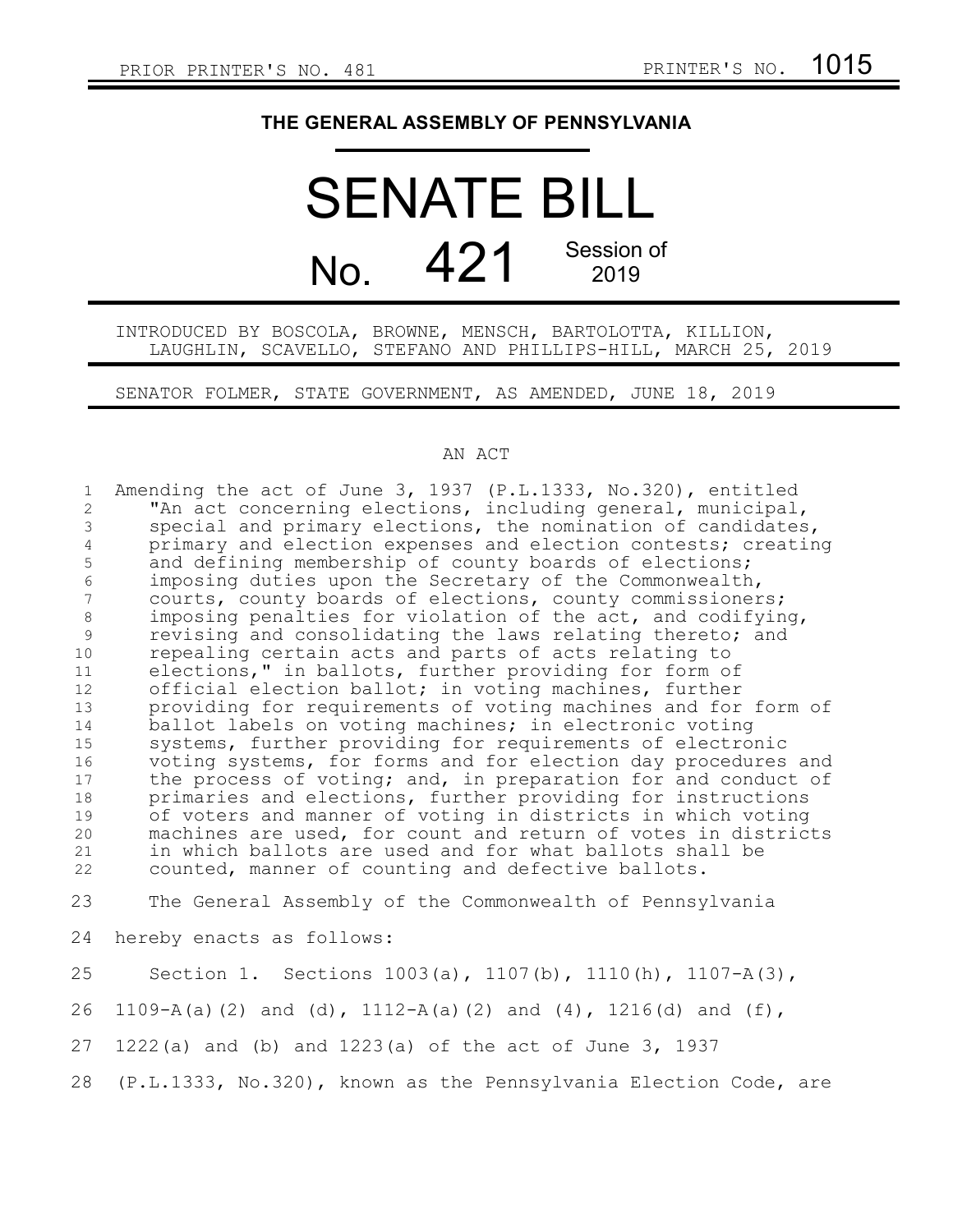amended to read: 1

Section 1003. Form of Official Election Ballot.-- (a) The official ballots for general, municipal and special elections shall be in substantially the following form: OFFICIAL BALLOT ....................... District, ........................ Ward, City of  $\dots\dots\dots\dots\dots\dots\dots\dots\dots$ , County of  $\dots\dots\dots\dots\dots\dots\dots$ State of Pennsylvania .......................................... Election held on the .......... day of  $\ldots$ ............., [19]  $20 \ldots$ A cross (X) or check ( ) mark in the square opposite the name of any candidate indicates a vote for that candidate. [To vote a straight party ticket, mark a cross (X) or check ( ) in the square, in the Party Column, opposite the name of the party of your choice. To vote for an individual candidate of another party after making a mark in the party square, mark a cross (X) or check ( ) opposite his name. For an office where more than one candidate is to be voted for, the voter, after marking in the party square, may divide his vote by marking a cross (X) or check ( ) to the right of each candidate for whom he or she desires to vote. For such office votes shall not be 2 3 4 5 6 7 8 9 10 11 12 13 14 15 16 17 18 19 20 21

## counted for candidates not individually marked.] 22

To vote for a person whose name is not on the ballot, write, print or paste his name in the blank space provided for that purpose. A cross (X) or check ( ) mark in the square opposite the names of the candidates of any party for President and Vice-President of the United States indicates a vote for all the candidates of that party for presidential elector. To vote for individual candidates for presidential elector, write, print or paste their names in the blank spaces provided for that purpose 23 24 25 26 27 28 29 30

20190SB0421PN1015 - 2 -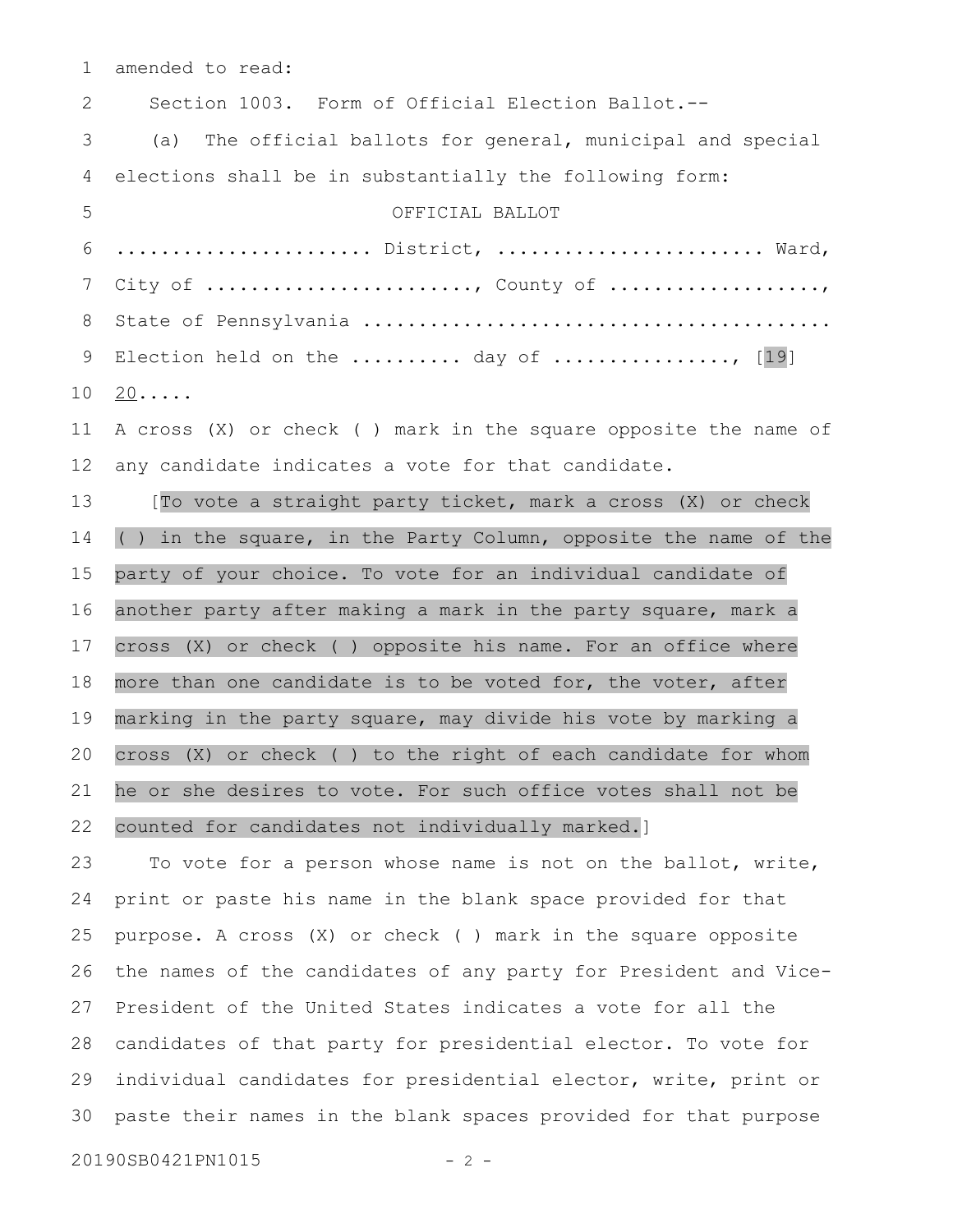under the title "Presidential Electors." Mark ballot only in black lead pencil, indelible pencil or blue, black or blue-black ink, in fountain pen or ball point pen; use the same pencil or pen for all markings you place on the ballot. 1 2 3 4

Before leaving the voting compartment, fold this ballot, without displaying the markings thereon, in the same way it was folded when received, then leave the compartment and exhibit the ballot to one of the election officers who shall ascertain by an inspection of the number appearing upon the right hand corner of the back of the ballot whether the ballot so exhibited to him is the same ballot which the elector received before entering the voting compartment. If it is the same, the election officer shall direct the elector, without unfolding the ballot, to remove the perforated corner containing the number, and the elector shall immediately deposit the ballot in the ballot box. Any ballot deposited in a ballot box at any primary or election without having the said number torn off shall be void and shall not be counted. 5 6 7 8 9 10 11 12 13 14 15 16 17 18

[Party Column Presidential Electors To Vote a Straight Party Ticket Mark a Cross (X) or Check ( ) in this Column. (Vote for the candidates of one party for President and Vice-President, or insert the names of candidates.) Democratic For John Stiles and Richard Doe, Democratic .................. For 19 20 21 22 23 24 25 26 27 28 29 30

20190SB0421PN1015 - 3 -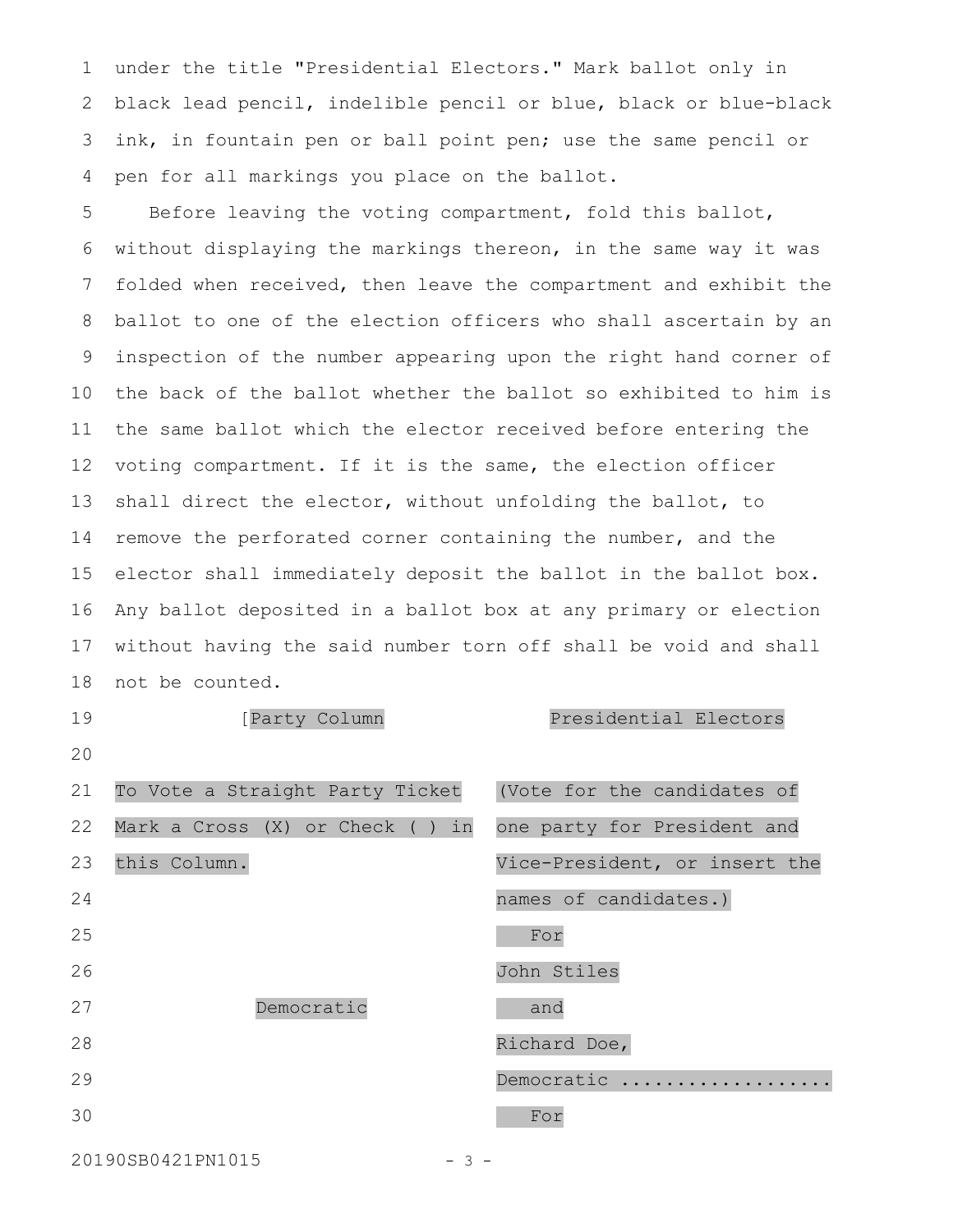| $\mathbf 1$                 |                                                              | John Doe       |
|-----------------------------|--------------------------------------------------------------|----------------|
| $\overline{2}$              | Republican                                                   | and            |
| 3                           |                                                              | Richard Roe,   |
| 4                           |                                                              | Republican     |
| 5                           |                                                              | For            |
| 6                           |                                                              | John Smith     |
| 7                           | Socialist                                                    | and            |
| 8                           |                                                              | William Jones, |
| 9                           |                                                              | Socialist      |
| 10                          | Citizens]                                                    |                |
| 11                          | Presidential Electors.                                       |                |
| 12                          | (Vote for the candidates of one party for President and Vice |                |
| 13                          | President, or insert the names of candidates)                |                |
| 14                          | For                                                          |                |
| 15                          | John Stiles and Richard Doe Democratic                       |                |
| 16                          | For                                                          |                |
| 17                          | John Doe and Richard Roe Republican                          |                |
| 18                          | For                                                          |                |
| 19                          | John Smith and William Jones Socialist                       |                |
|                             | $20$ For                                                     |                |
| 21                          |                                                              |                |
| 22                          | United States Senator.                                       |                |
| 23                          | (Vote for one)                                               |                |
| 24                          |                                                              |                |
| 25                          |                                                              |                |
| 26                          |                                                              |                |
| 27                          | Governor.                                                    |                |
| 28                          | (Vote for one)                                               |                |
| 29                          |                                                              |                |
| 30                          |                                                              |                |
| 20190SB0421PN1015<br>$-4$ - |                                                              |                |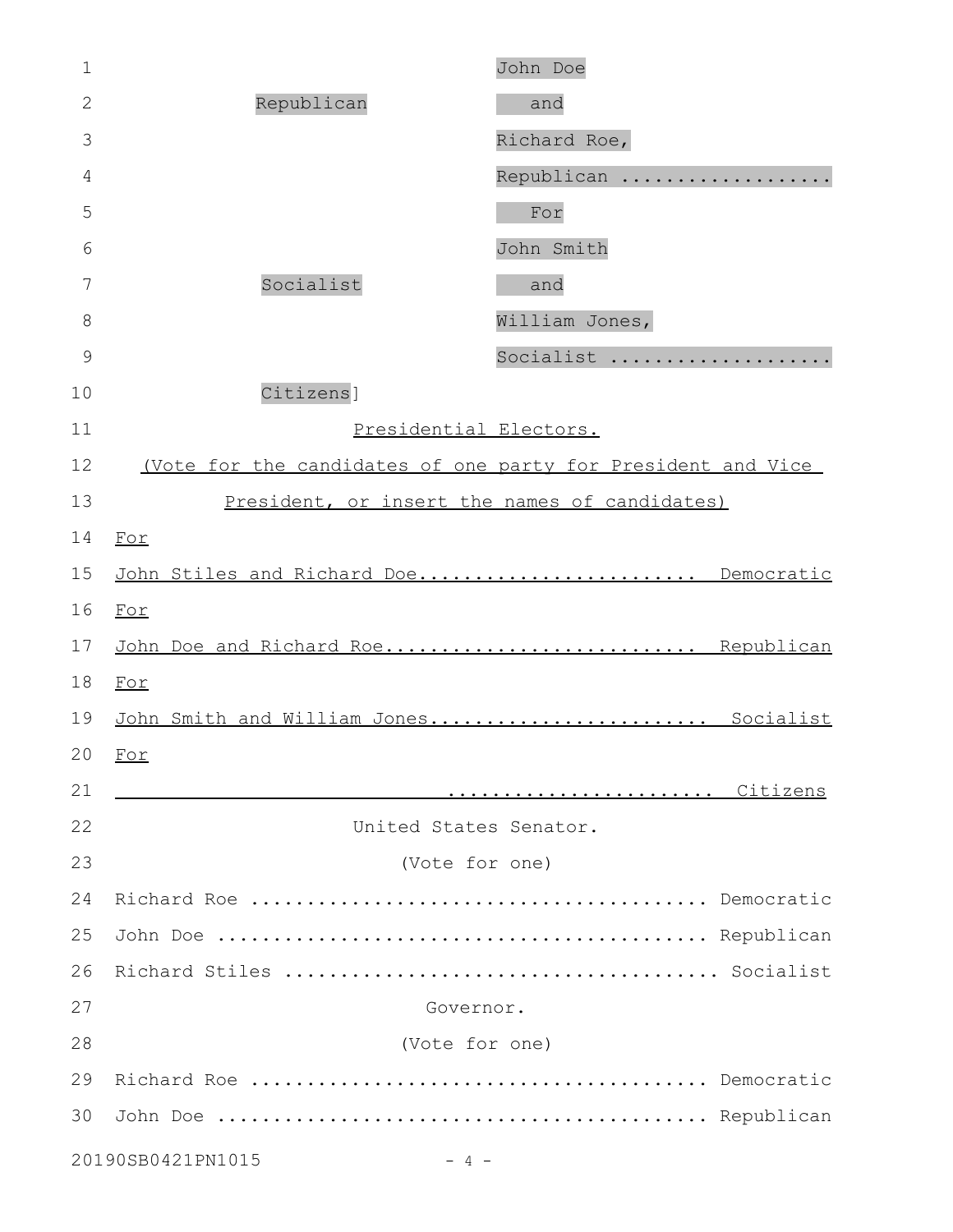| 1              |                                                                  |  |
|----------------|------------------------------------------------------------------|--|
| 2              | Representatives in Congress,                                     |  |
| 3              | District.                                                        |  |
| $\overline{4}$ | (Vote for one)                                                   |  |
| 5              |                                                                  |  |
| 6              |                                                                  |  |
| 7              |                                                                  |  |
| 8              | Senator in the General Assembly,                                 |  |
| 9              | District.                                                        |  |
| 10             | (Vote for one)                                                   |  |
| 11             |                                                                  |  |
| 12             |                                                                  |  |
| 13             | $\star$ $\star$ $\star$                                          |  |
| 14             | Section 1107. Requirements of Voting Machines.--No voting        |  |
| 15             | machine shall, upon any examination or reexamination, be         |  |
| 16             | approved by the Secretary of the Commonwealth, or by any         |  |
| 17             | examiner appointed by him, unless it shall, at the time, satisfy |  |
| 18             | the following requirements:                                      |  |
| 19             | * * *                                                            |  |
| 20             | [(b) It shall permit each voter, at other than primary           |  |
| 21             | elections, to vote a straight political party ticket in one      |  |
| 22             | operation, and, in one operation, to vote for all the candidates |  |
| 23             | of one political party for presidential electors, and, in one    |  |
| 24             | operation, to vote for all the candidates of one political party |  |
| 25             | for every office to be voted for, except those offices as to     |  |
| 26             | which he votes for individual candidates.]                       |  |
| 27             | $\star$ $\star$ $\star$                                          |  |
| 28             | Section 1110. Form of Ballot Labels on Voting Machines.--        |  |
| 29             | $\star$ $\star$ $\star$                                          |  |
| 30             | The names of all candidates of a political party shall<br>(h)    |  |
|                |                                                                  |  |

20190SB0421PN1015 - 5 -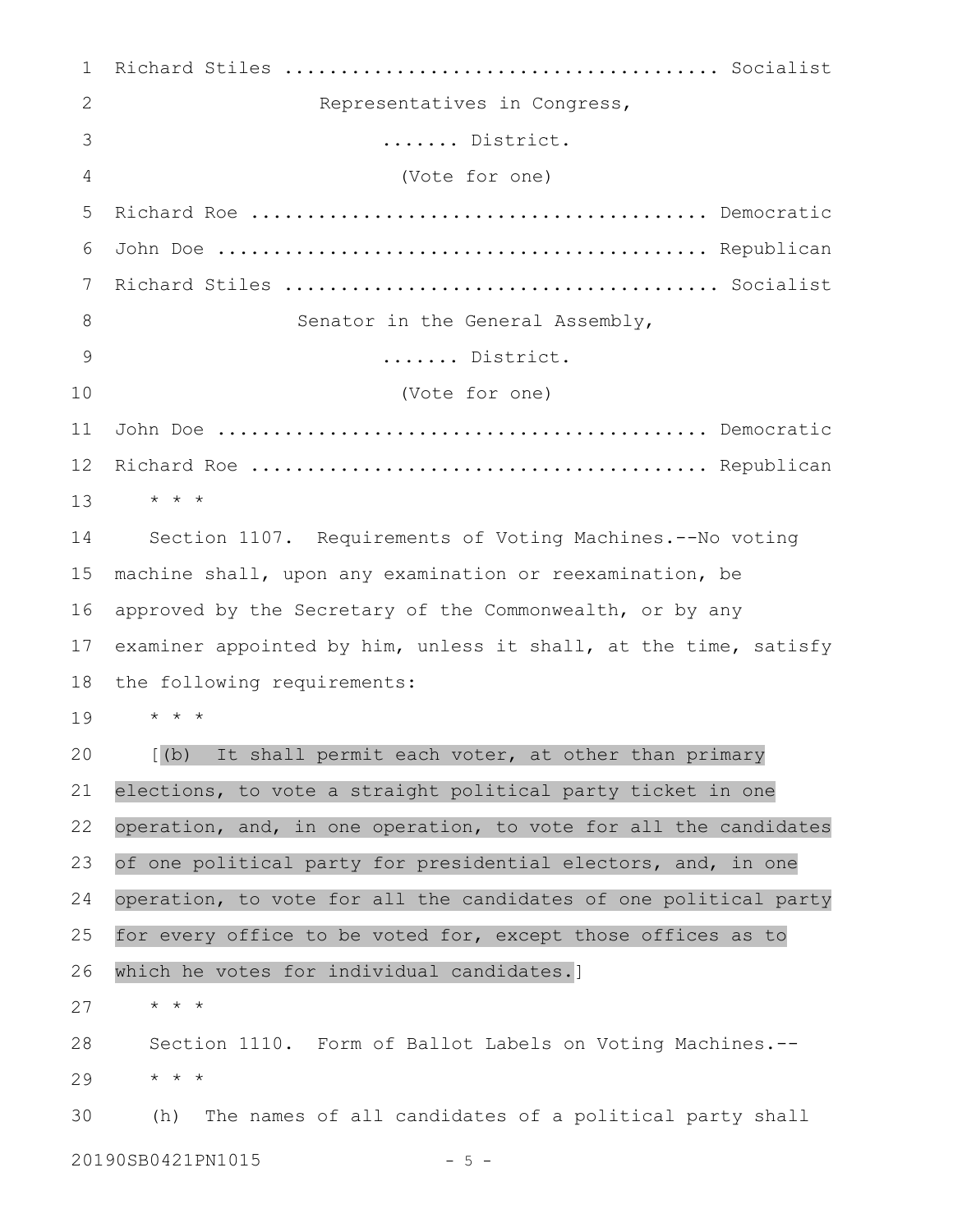appear in the same row or column, and except in cases of names of presidential commitments of nominees for delegate or alternate delegate to political party National conventions no other names shall appear in the same row or column[, to the left or top of which shall be a straight party lever, by means of which an elector may, in one operation, vote for all the candidates of that political party for every office to be voted for]. Where the names of the delegate or alternate delegate and the presidential candidate he is supporting shall both appear, the print size of the name of the delegate or alternate delegate shall be equal to the size of the name of the particular presidential candidate to whom he is committed, or in the case where he is uncommitted, the word "uncommitted" shall appear in the same size print. The names of such candidates shall be arranged under or opposite the title of the office for which they are candidates, and shall appear in the order of the votes obtained by the candidate for Governor of the party nominated at the last gubernatorial election, beginning with the party obtaining the highest number of votes: Provided, however, That in the case of parties or bodies not represented on the ballot at the last gubernatorial election, the names of the candidates of such parties shall be arranged alphabetically, according to the party or body name. The names of all candidates of a political body shall appear in the same row or column, and, if the number of parties and bodies permits, each political body shall be entitled exclusively to a separate row or column[, with a straight party lever]. If, however, the number of political parties and political bodies renders it impossible or impracticable to so arrange the political bodies, in such case said bodies shall not be entitled to a separate row or column 1 2 3 4 5 6 7 8 9 10 11 12 13 14 15 16 17 18 19 20 21 22 23 24 25 26 27 28 29 30

20190SB0421PN1015 - 6 -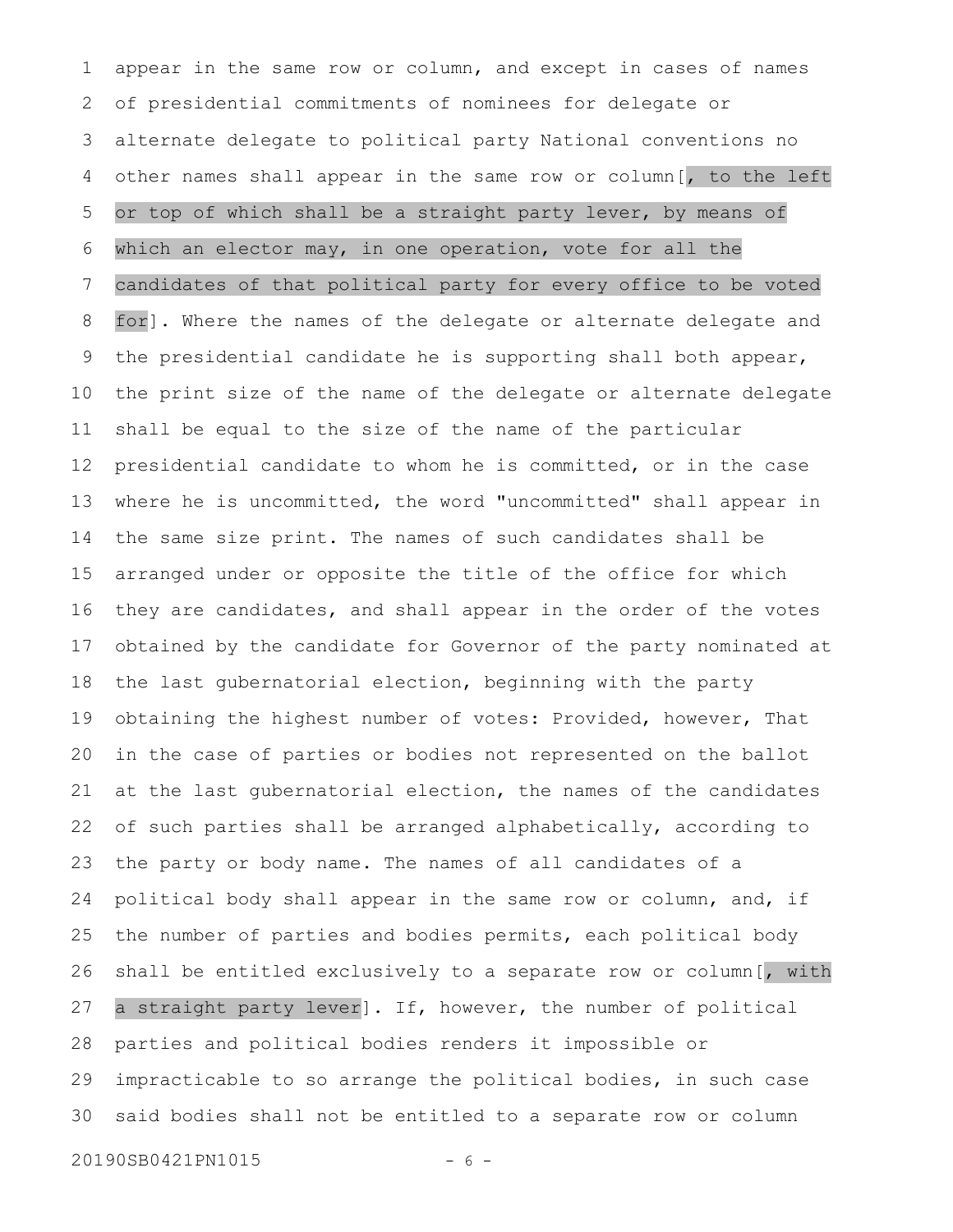[and a straight party lever], but shall be listed by political appellations on the first left hand or top row, with the designating letter and number of the ballot label where their candidates may be found, together with the political appellations of other political bodies, whose candidates may be interspersed on the same row or column. Subject to the aforesaid limitations, the form and arrangement of ballot labels, as to the placing thereon of political bodies, shall be within the discretion of the county board. 1 2 3 4 5 6 7 8 9

\* \* \* 10

Section 1107-A. Requirements of Electronic Voting Systems.-- No electronic voting system shall, upon any examination or reexamination, be approved by the Secretary of the Commonwealth, or by any examiner appointed by him, unless it shall be established that such system, at the time of such examination or reexamination: 11 12 13 14 15 16

\* \* \* 17

[(3) Permits each voter, at other than primary elections, to vote a straight political party ticket by one mark or act and, by one mark or act, to vote for all the candidates of one political party for presidential electors and, by one mark or act, to vote for all the candidates of one political party for every office to be voted for, and every such mark or act shall be equivalent to and shall be counted as a vote for every candidate of the political party so marked including its candidates for presidential electors, except with respect to those offices as to which the voter has registered a vote for individual candidates of the same or another political party or political body, in which case the automatic tabulating equipment shall credit the vote for that office only for the candidate 18 19 20 21 22 23 24 25 26 27 28 29 30

20190SB0421PN1015 - 7 -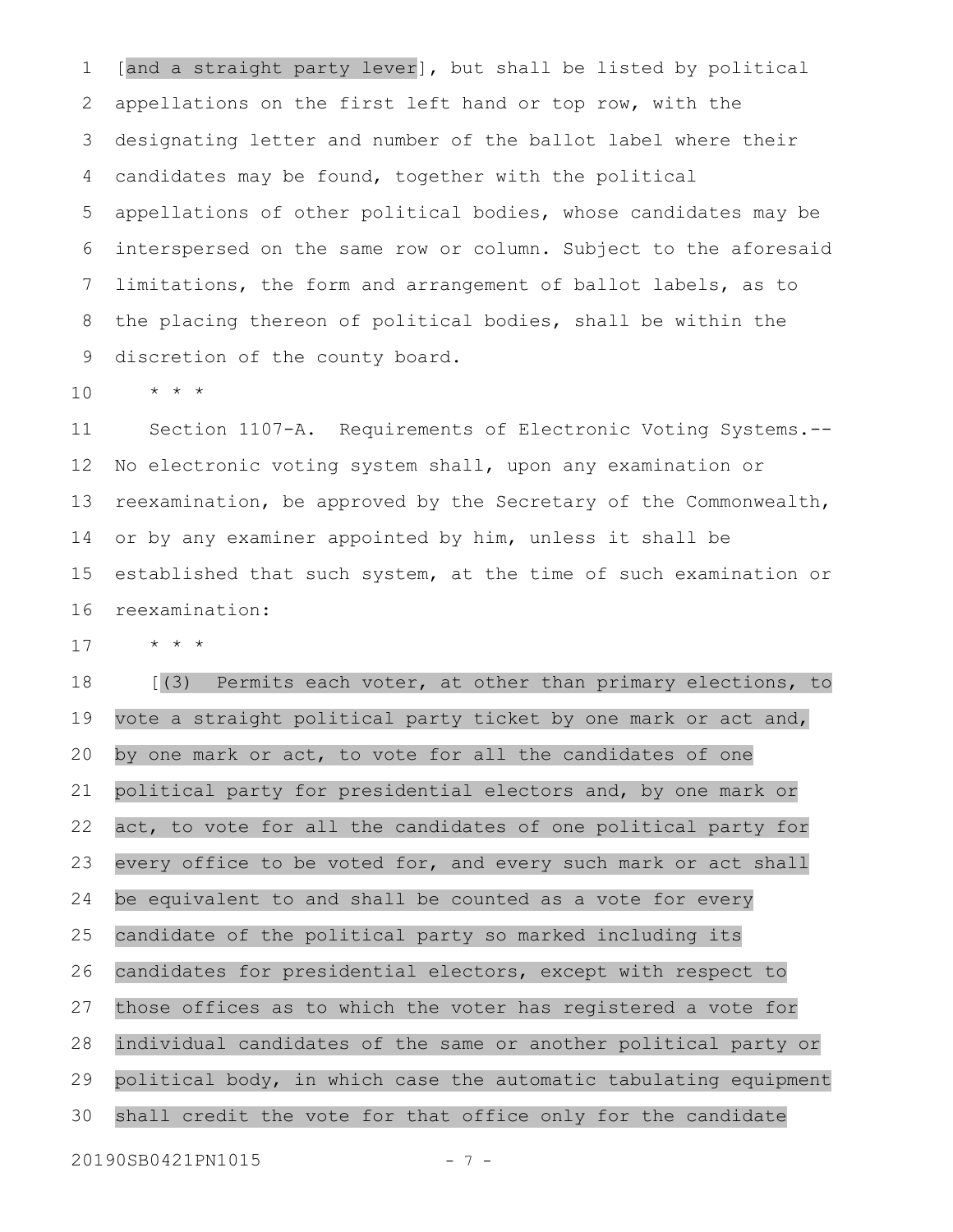individually so selected, notwithstanding the fact that the voter may not have individually voted for the full number of candidates for that office for which he was entitled to vote.]  $\star$   $\hspace{0.1cm} \star$   $\hspace{0.1cm} \star$ 1 2 3 4

Section 1109-A. Forms.--(a)  $* * *$ 5

(2) The pages placed on the voting device shall be of sufficient number to include, following the listing of particular candidates, the names of candidates for any nonpartisan offices and any measures for which a voter may be qualified to vote on a given election day, provided further that for municipal, general or special elections, the first ballot page shall list in the order that such political parties are entitled to priority on the ballot, the names of such political parties [with designating arrows so as to indicate the voting square or position on the ballot card where the voter may insert by one mark or punch the straight party ticket of his choice]. \* \* \* 6 7 8 9 10 11 12 13 14 15 16 17

[(d) In partisan elections the ballot cards shall include a voting square or position whereby the voter may by one punch or mark record a straight party ticket vote for all the candidates of one party or may vote a split ticket for the candidates of his choice.] 18 19 20 21 22

\* \* \* 23

Section 1112-A. Election Day Procedures and the Process of Voting.--(a) In an election district which uses an electronic voting system in which votes are registered electronically, the following procedures will be applicable for the conduct of the election at the election district: 24 25 26 27 28

\* \* \* 29

(2) At [primary] all elections, the voter shall be able to 20190SB0421PN1015 - 8 -30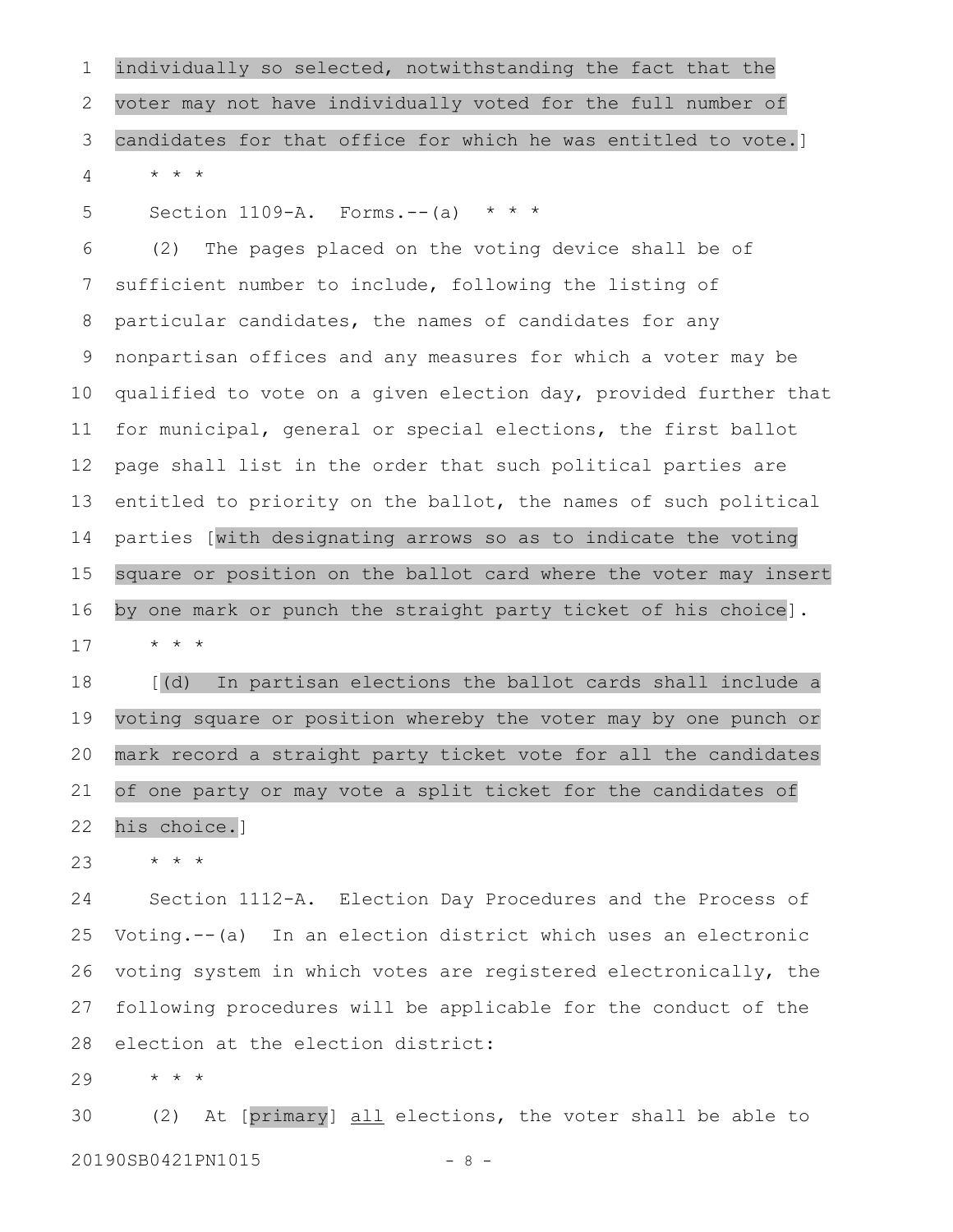vote for each candidate individually by the means provided. [At all other elections, he may vote for each candidate individually, or he may vote a straight political party ticket in one operation by operating the straight political party mechanism of the political party or political body of his choice. He may also, after having operated the straight party mechanism and before recording his vote, cancel the vote for any candidate of such political party or political body and may thereupon vote for a candidate of another party, or political body for the same office.] The voter may also vote individually for or against a question submitted to the vote of the electors. \* \* \* 1 2 3 4 5 6 7 8 9 10 11 12

(4) At any general election at which presidential electors are to be chosen, each elector shall be permitted to vote by one operation for all the presidential electors of a political party or political body. For each party or body nominating presidential electors, a ballot label shall be provided containing only the words "Presidential Electors," preceded by the names of the party or body and followed by the names of the candidates thereof for the Office of President and Vice-President, and the corresponding counter or registering device shall register votes cast for said electors when thus voted for collectively. If any elector desires to vote a ticket for presidential electors made up of the names of persons nominated by different parties or bodies, or partially of names of persons so in nomination and partially of names of persons not in nomination by any party or body, he may write or deposit a paper ballot prepared by himself in the receptacle provided in or on the voting device for that purpose, or he may list their names on the write-in ballot or envelope provided for that purpose. 13 14 15 16 17 18 19 20 21 22 23 24 25 26 27 28 29 30

20190SB0421PN1015 - 9 -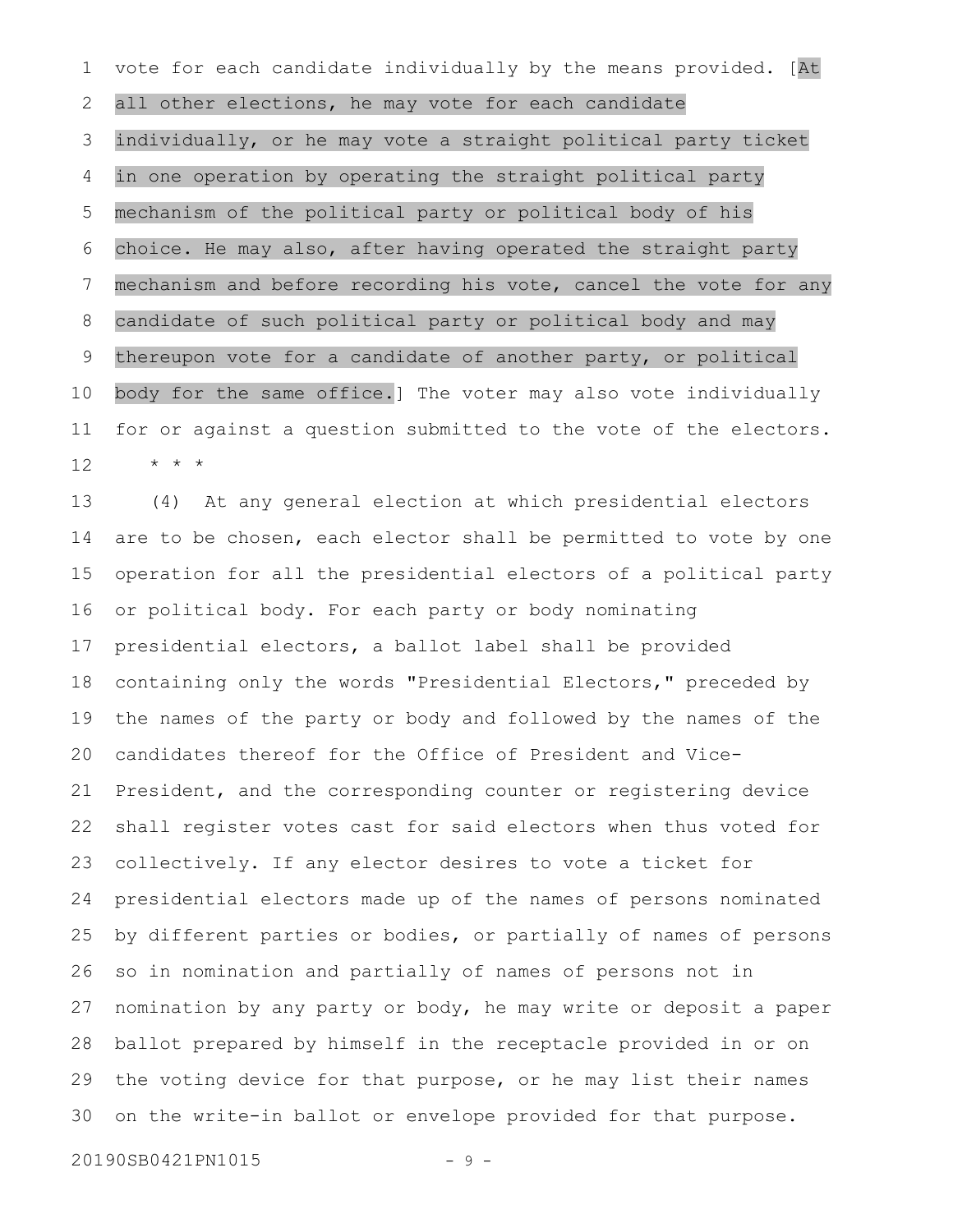The voting device shall be so constructed that it will not be possible for any one voter to vote a straight party ticket for presidential electors and at the same time to deposit a ballot for presidential electors in a receptacle as [hereinabove] provided in this section. When the votes for presidential electors are counted, the votes appearing upon the counter or registering device corresponding to the ballot label containing the names of the candidates for President and Vice-President of any party or body shall be counted as votes for each of the candidates for presidential elector of such party or body, and thereupon all candidates for presidential elector shall be credited, in addition, with the votes cast for them upon the ballots deposited in the machine, as [hereinabove] provided in this section. 1 2 3 4 5 6 7 8 9 10 11 12 13 14

\* \* \* 15

Section 1216. Instructions of Voters and Manner of Voting in Districts in Which Voting Machines are Used.-- 16 17

\* \* \* 18

(d) At [primaries] all elections, he shall vote for each candidate individually by operating the key, handle, pointer or knob, upon or adjacent to which the name of such candidate is placed. [At elections, he may vote for each candidate individually by operating the key, handle, pointer or knob, upon or adjacent to which the names of candidates of his choice are placed, or he may vote a straight political party ticket in one operation by operating the straight political party lever of the political party or political body of his choice, if such machine has thereon a separate lever for all the candidates of the political body. He may also, after having operated the straight party lever, and before recording his vote, cancel the vote for 19 20 21 22 23 24 25 26 27 28 29 30

20190SB0421PN1015 - 10 -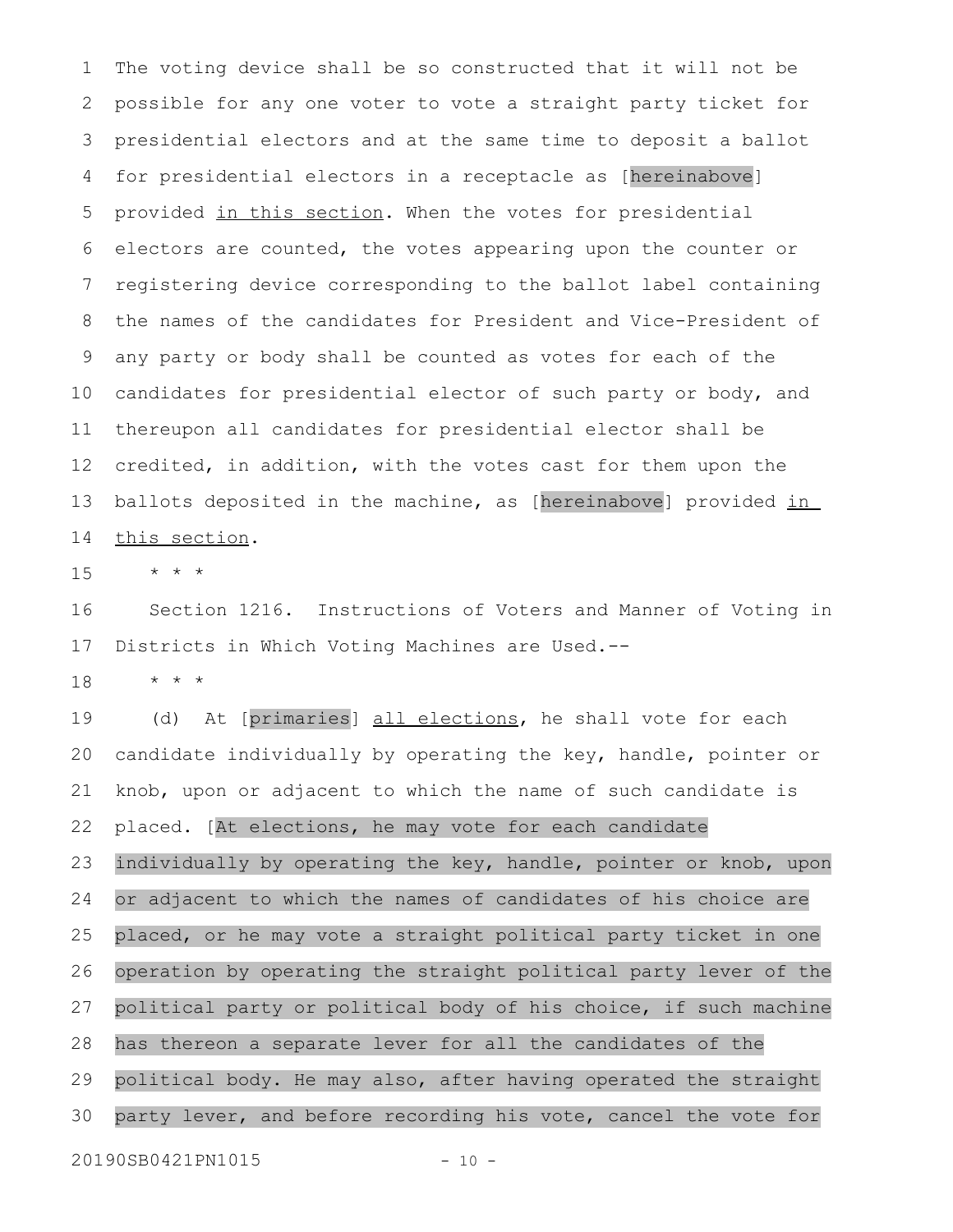any candidate of such political party or political body by replacing the individual key, handle, pointer or knob of such candidate, and may thereupon vote for a candidate of another party, or political body for the same office by operating the key, handle, pointer or knob, upon or adjacent to which the name of such candidate appears.] In the case of a question submitted to the vote of the electors, the elector shall operate the key, handle, pointer or knob corresponding to the answer which he desires to give. 1 2 3 4 5 6 7 8 9

 $\star$   $\hspace{0.1cm} \star$   $\hspace{0.1cm} \star$ 10

(f) At any general election at which presidential electors are to be chosen, each elector shall be permitted to vote by one operation for all the presidential electors of a political party or political body. For each party or body nominating presidential electors, a ballot label shall be provided containing only the words "Presidential Electors," preceded by the names of the party or body and followed by the names of the candidates thereof for the office of President and Vice-President, and the corresponding counter or registering device shall register votes cast for said electors when thus voted for collectively. If an elector desires to vote a ticket for presidential electors made up of the names of persons nominated by different parties or bodies, or partially of names of persons so in nomination and partially of names of persons not in nomination by any party or body, or wholly of names of persons not in nomination by any party or body, he may write or deposit a paper ballot prepared by himself in the receptacle provided in or on the machine for the purpose. The machine shall be so constructed that it will not be possible for any one voter to vote a straight party ticket for presidential electors and at 11 12 13 14 15 16 17 18 19 20 21 22 23 24 25 26 27 28 29 30

20190SB0421PN1015 - 11 -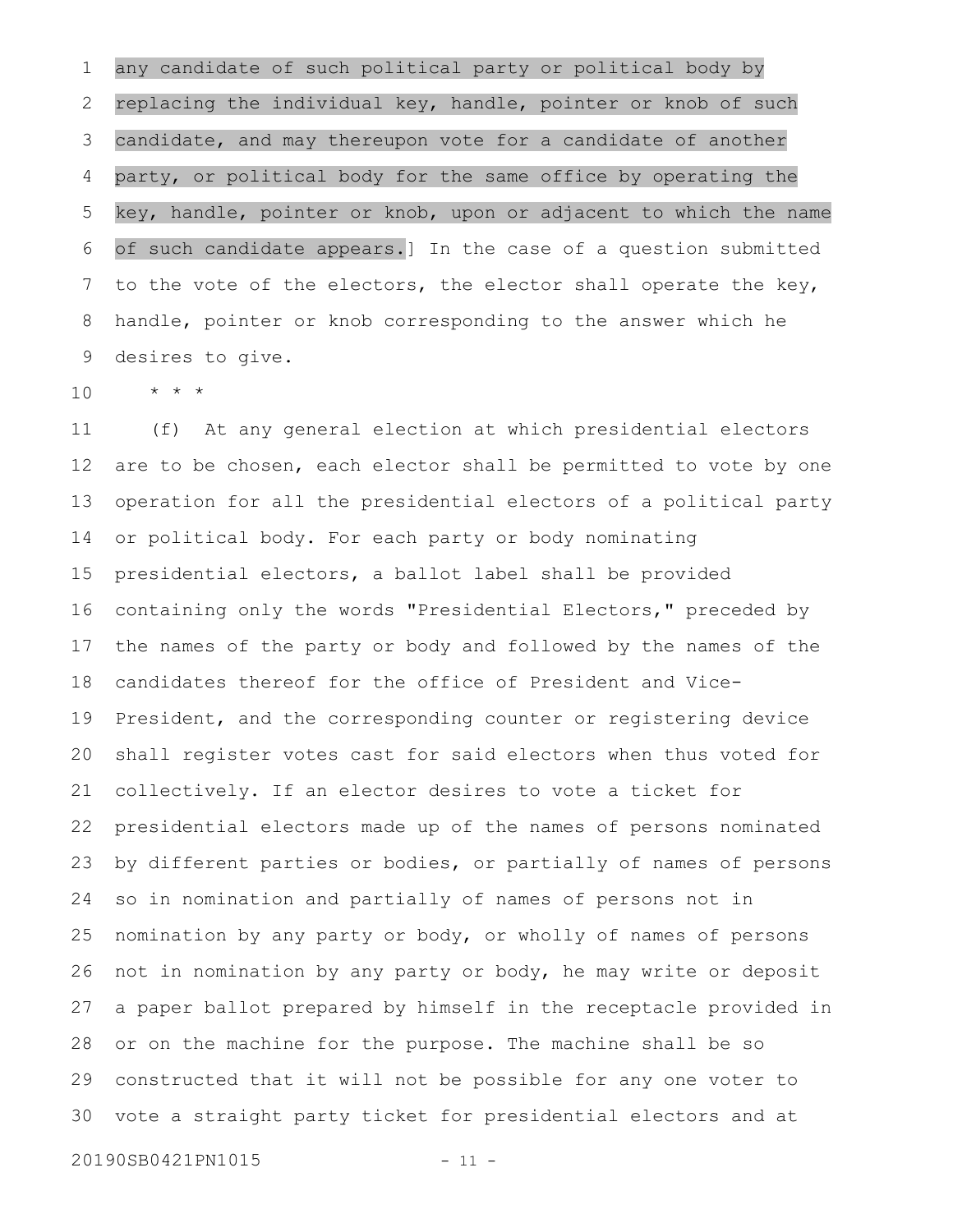the same time to deposit a ballot for presidential electors in a receptacle as [hereinabove] provided in this section. When the votes for presidential electors are counted, the votes appearing upon the counter or registering device corresponding to the ballot label containing the names of the candidates for President and Vice-President of any party or body shall be counted as votes for each of the candidates for presidential elector of such party or body, and thereupon all candidates for presidential elector shall be credited, in addition, with the votes cast for them upon the ballots deposited in the machine, as [hereinabove] provided in this section. 1 2 3 4 5 6 7 8 9 10 11

\* \* \* 12

Section 1222. Count and Return of Votes in Districts in Which Ballots are Used.-- 13 14

(a) As soon as all the ballots have been properly accounted for, and those outside the ballot box, as well as the "Voting Check List," numbered lists of voters and district register sealed, the election officers shall forthwith open the ballot box, and take therefrom all ballots therein, and at primaries, separate the same according to the party to which they belong. The ballots shall then be counted one by one, and a record made of the total number, and at primaries of the total number cast for each party. Then the judge, under the scrutiny of the minority inspector, or the minority inspector, under the scrutiny of the judge, in the presence of the other officers, clerks, and of the overseers, if any, and within the hearing and sight of the watchers outside the enclosed space, shall read aloud the names of the candidates marked or inserted upon each ballot (at primaries the ballots of each party being read in sequence), together with the office for which the person named 15 16 17 18 19 20 21 22 23 24 25 26 27 28 29 30

20190SB0421PN1015 - 12 -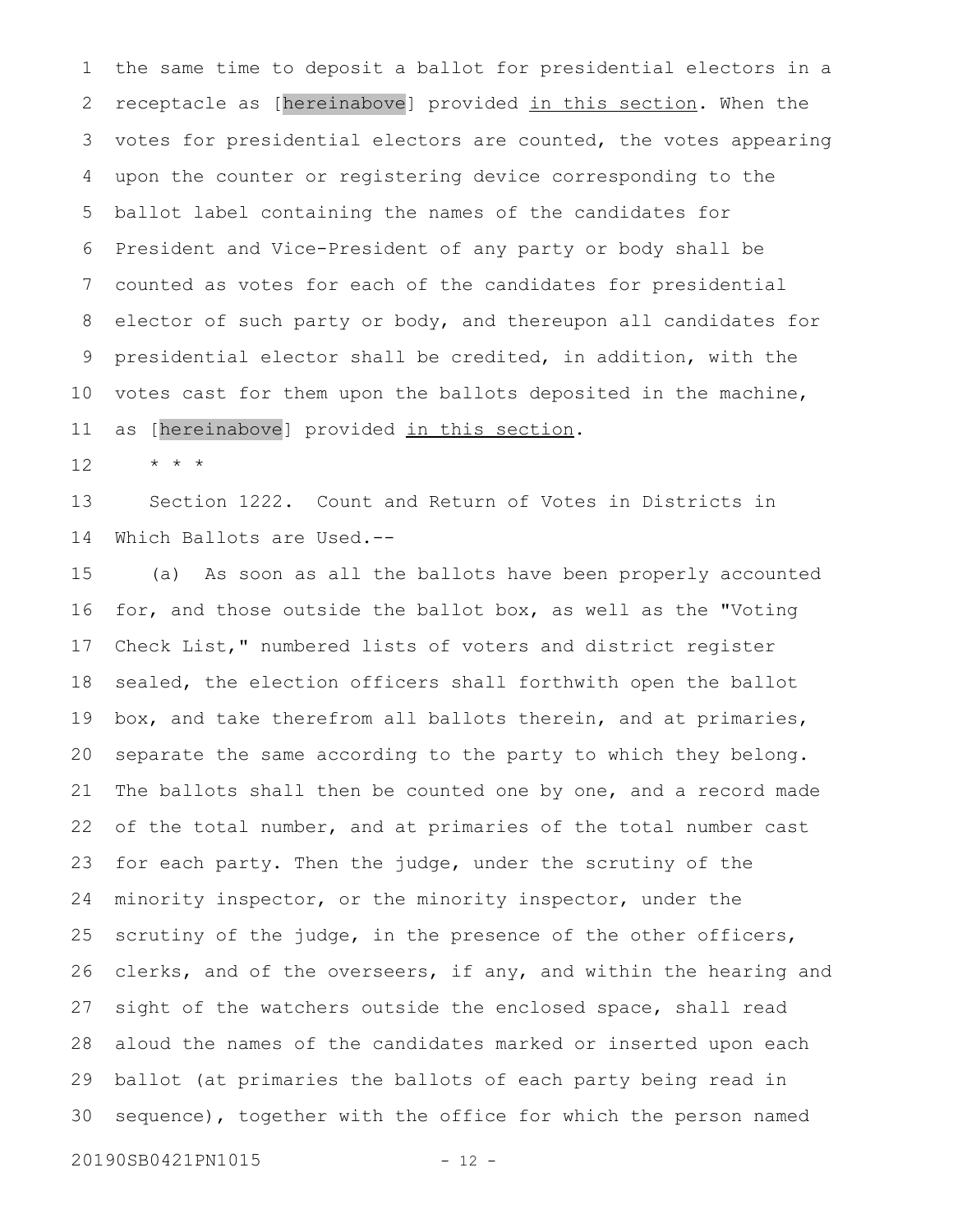is a candidate, and the answers contained on the ballots to the questions submitted, if any, and the majority inspector and clerks shall carefully enter each vote as read, and keep account of the same in ink in triplicate tally papers (triplicate tally papers for each party at primaries) to be provided by the county board of elections for that purpose, all three of which shall be made at the same time. [: Provided, That at all general, municipal and special elections, in entering each vote received by candidates at such election, it shall not be necessary to enter separate tally marks for each vote received by such candidates upon the ballots containing the same votes for the same names, commonly known, and in this act designated as "Straight Party Tickets" for such purpose straight party ticket votes shall be entered carefully as each straight party ticket vote is read on the triplicate tally sheets under the heading "Number of votes received upon the ................................ straight party tickets." Upon completing the number of votes received by each straight party 1 2 3 4 5 6 7 8 9 10 11 12 13 14 15 16 17 18

ticket, the number so tallied for each party shall be entered numerically on the extreme right hand margin of each such tally paper.] All ballots, after being removed from the box, shall be kept within the unobstructed view of all persons in the voting room until replaced in the box. No person while handling the ballots shall have in his hand any pencil, pen, stamp or other means of marking or spoiling any ballot. The election officers shall forthwith proceed to canvass and compute the votes cast, and shall not adjourn or postpone the canvass or computation until it shall have been fully completed. 19 20 21 22 23 24 25 26 27 28

(b) When the vote cast for the different persons named upon the ballots and upon the questions, if any, appearing thereon, 29 30

20190SB0421PN1015 - 13 -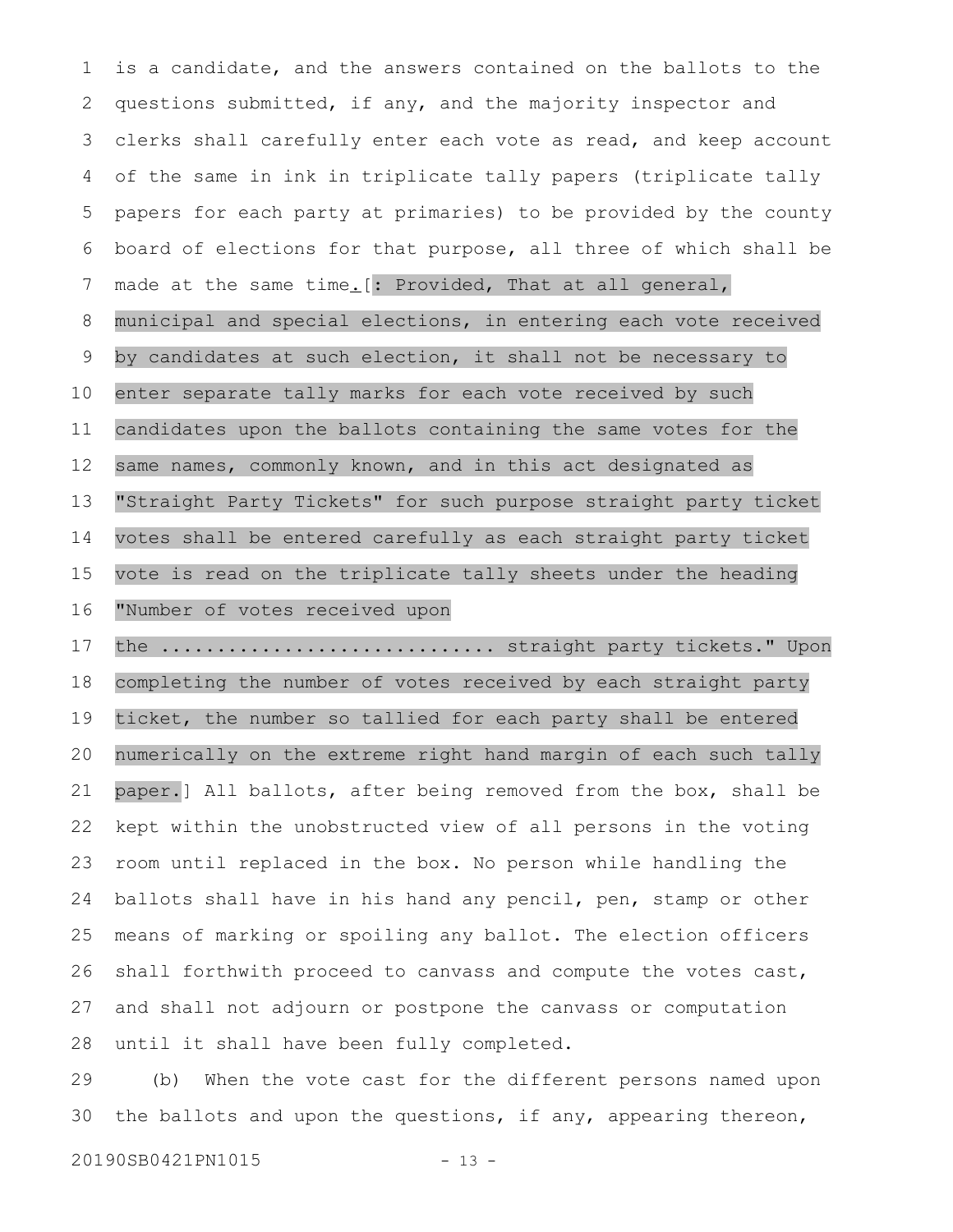shall have been fully recorded in the tally papers and counted, the election officers shall duly certify to the number of votes cast for each person (upon the respective party tickets at primaries), and shall prepare in ink two (2) general returns, showing, in addition to the entries made thereon as aforesaid, the total number of ballots received from the county board (the total of each party at primaries), the number of ballots cast (the number of each party at primaries), the number of ballots (of each party at primaries) declared void, and the number of ballots spoiled and cancelled, and any blank ballots cast, as well as the votes cast for each candidate. At elections, the number of votes cast for each candidate by each political party or political body of which such candidate is a nominee shall be separately stated. [: Provided, That the number of votes received by each set of candidates upon "straight party tickets" shall be entered opposite the names of the respective candidates in a column immediately adjoining upon the left which column shall be of convenient width and shall be headed "number of votes received upon straight party tickets."] In an immediate column to the left thereto, the number of votes received by each candidate upon all ballots [other than "straight party tickets" including all ballots known as "split tickets"] shall be entered, such column to be of convenient width and shall be headed "number of votes [received other than upon straight party tickets." The number of votes received by each candidate as shown in the column headed "number of votes received upon straight party tickets" shall then be added, together with the number of votes received by each candidate as shown in the column headed "number of votes received other than upon straight party tickets" and thereupon, the] received." The total number 1 2 3 4 5 6 7 8 9 10 11 12 13 14 15 16 17 18 19 20 21 22 23 24 25 26 27 28 29 30

20190SB0421PN1015 - 14 -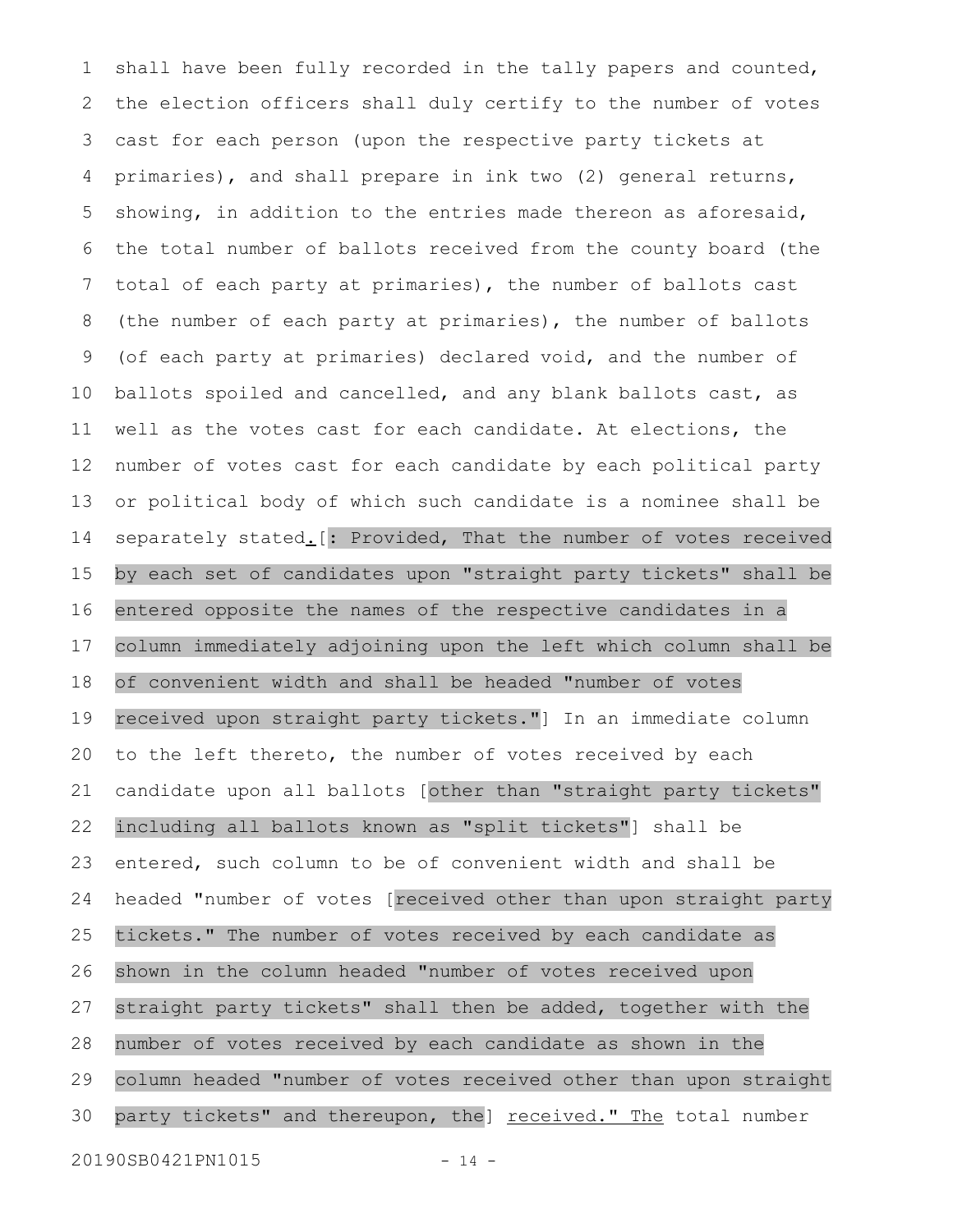of votes received by each candidate shall be entered in a column on the extreme right-hand side of the return sheets, which column shall be of convenient width and shall be headed "total number of votes." 1 2 3 4

Nothing in this section contained shall be construed to authorize or permit the canvassing, counting or tallying ballots with any less degree of strictness than otherwise required by law<sub>-</sub>[, the intention of this section being to dispense with the individual tally marks only so far as the so-called "straight party tickets" are concerned, and all other operations of tallying, counting, canvassing and announcing the votes shall proceed as near as may be in accordance with the other provisions of this act.] 5 6 7 8 9 10 11 12 13

\* \* \* 14

Section 1223. What Ballots Shall Be Counted; Manner of Counting; Defective Ballots.--(a) No ballot which is so marked as to be capable of identification shall be counted. Any ballot that is marked in blue, black or blue-black ink, in fountain pen or ball point pen, or black lead pencil or indelible pencil, shall be valid and counted: Provided, That all markings on the ballot are made by the same pen or pencil. Any ballot marked by any other mark than an  $(X)$  or check () in the spaces provided for that purpose shall be void and not counted: Provided, however, That no vote recorded thereon shall be declared void because a cross (X) or check ( ) mark thereon is irregular in form. [Any erasure, mutilation or defective marking of the straight party column at November elections shall render the entire ballot void, unless the voter has properly indicated his choice for candidates in any office block, in which case the vote or votes for such candidates only shall be counted.] Any 15 16 17 18 19 20 21 22 23 24 25 26 27 28 29 30

20190SB0421PN1015 - 15 -